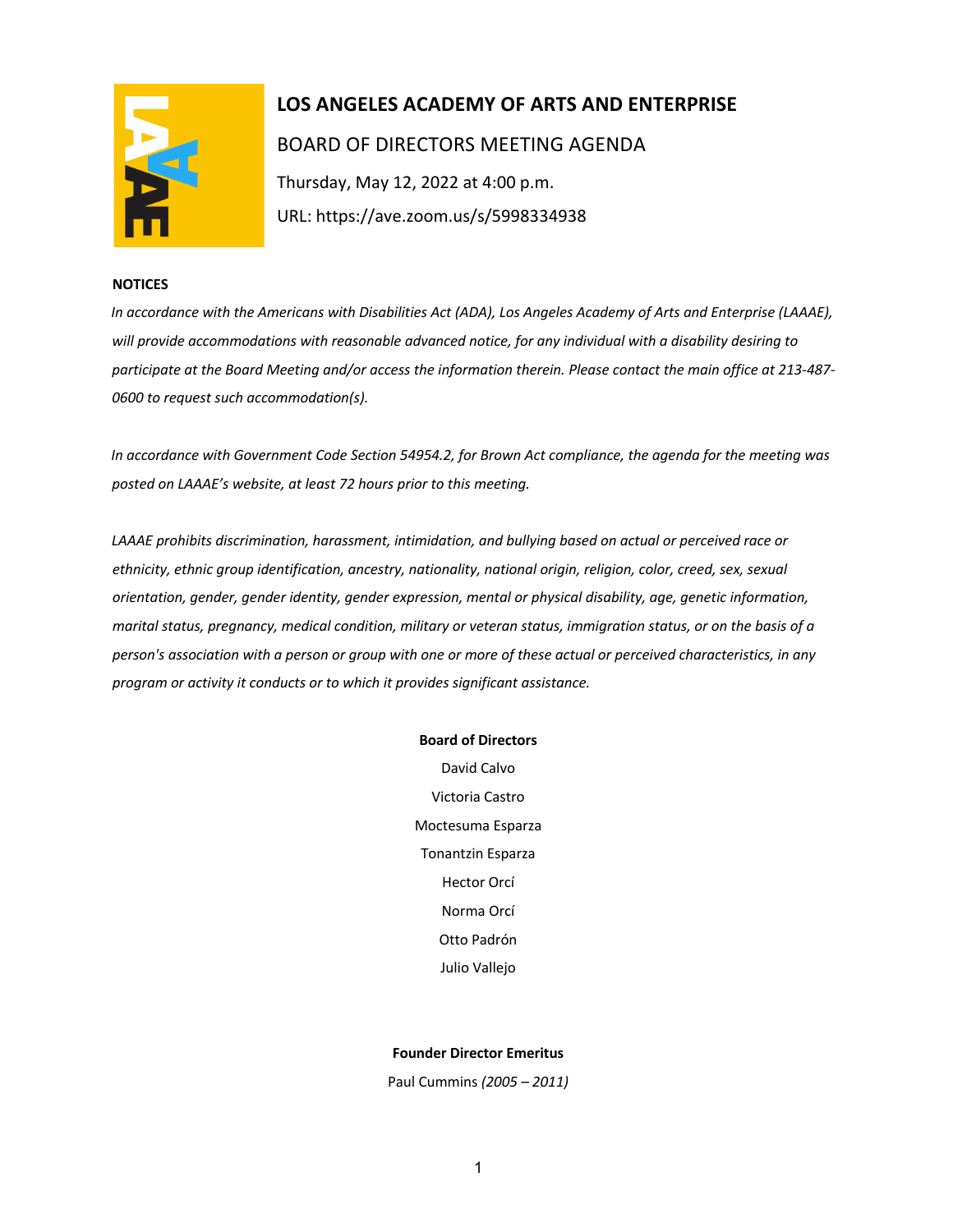## **AGENDA**

- 1. Welcome Call to Order Roll Call Establish Quorum *(Action Item)*
- 2. Approval of Agenda *(Action Item)*
- 3. Adoption of Board Findings Pursuant to Government Code Section 54953(e)(1)(A).

Pursuant to Government Code Section 54953(e)(1)(A), the Governing Board finds as follows:

(1) a state of emergency exists in California (Proclamation of State of Emergency declared March 4, 2020) related to COVID-19; and (2) the County of Los Angeles Department of Public Health currently recommends measures to promote social distancing (LADPH Reducing Risk Guidance dated September 22, 2021.) Therefore, the Governing Board may conduct this meeting via teleconference pursuant to Government Code Section 54953(e).

- 4. Public Comment on Agenda or Non-Agenda Items *(Non-Action Item)*
- 5. Approval of Previous Meeting Minutes for April 14, 2022 *(Action Item)*
- 6. Consent Agenda *(Action Item)*
	- a. Adoption of Gaggle Contract
	- b. Adoption of La Opinion Advertising Agreement
	- c. Adoption of Description of Services Ordered and Certification Form 471
	- d. Adoption of CharterSafe California Charter Schools Joint Powers Authority (CCSJPA) ByLaws Amended 02.16.2022
	- e. Adoption of Retail Food Official Inspection Report
	- f. Adoption of LEC School-Based Medi-Cal Administrative Activities (SMAA) Random Moment Summary Invoice
	- g. Adoption of Perkins Grant Award Notification
	- h. Adoption of California Coastal Commission Whale Tail Standard Grant Agreement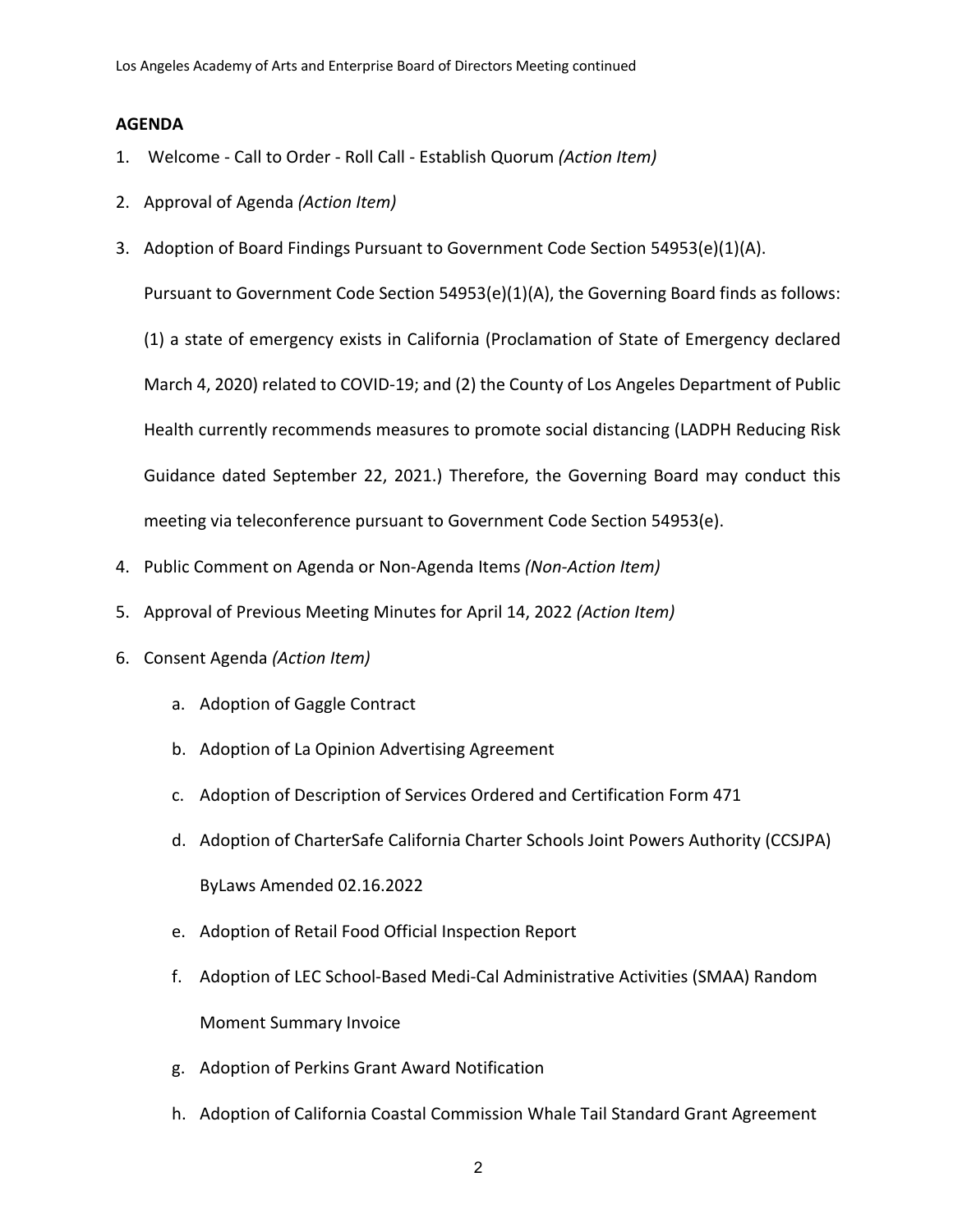- i. Adoption of Statement of Information
- j. Adoption of Notice of Unemployment Insurance Contribution
- k. Adoption of E-rate funding for 2022-23
- l. Adoption of ASES Grant Award Notification
- m. Adoption of Federal Cash Management Data Submission CSDC Report 4
- n. Adoption of 2022-23 Charter Schools Annual Information Update CA Dept of Education
- o. Adoption of Fresh Start Healthy Meals Addendum to Agreement to Provide Food Service
- p. Adoption of Fareless System Initiative (FSI) K-12 Agreement
- q. Adoption of LAVA Pop-up enrollment campaign contract
- r. Adoption of Shakespeare Center of Los Angeles Facility Use Agreement
- s. Adoption of Consolidated Application (ConApp) Submission
- 7. New Business *(Action Items)*
	- a. Approval of Financial Reports
		- i. Balance Sheet (March 2022)
		- ii. Income Statement (March 2022)
		- iii. Budget to Actuals (March 2022)
		- iv. Cash Flow (March 2022)
		- v. Check Register (March 2022)
		- vi. Bank Reconciliations (March 2022)